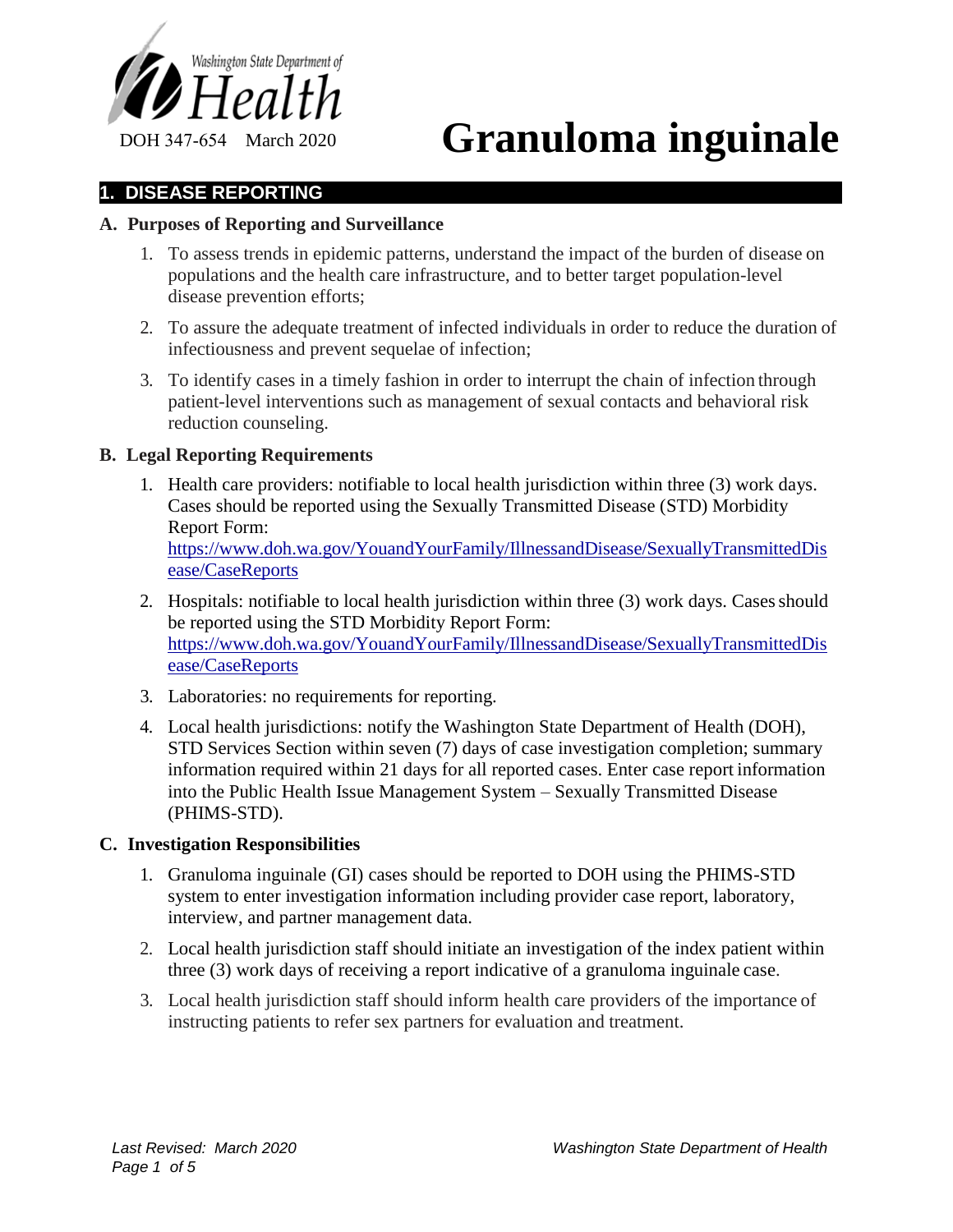# **2. THE DISEASE AND ITS EPIDEMIOLOGY**

## **A. Etiologic Agent**

*Calymmatobacterium granulomatis* – an intracellular Gram-negative bacterium.

#### **B. Description of Illness**

Rare in the United States, the disease is endemic in certain tropical and developing areas, including India, Papua New Guinea, central Australia, and southern Africa. The disease presents clinically as painless, progressive, ulcerative lesions without regional lymphadenopathy. The lesions are highly vascular (i.e., a beefy red appearance) and bleed easily on contact. A secondary bacterial infection might develop in the lesions, or the lesions might be co-infected with another sexually transmitted pathogen.

## **C. Granuloma inguinale in Washington State**

The disease is rare in the United States. Cases tend to occur among immigrants from or travelers to endemic tropical and subtropical areas. To view the most recent morbidity information on reported granuloma inguinale cases, see here: https://www.doh.wa.gov/YouandYourFamily/IllnessandDisease/SexuallyTransmittedDis ease/MorbidityReports

#### **D. Reservoir**

Humans.

#### **E. Modes of Transmission**

Presumed by direct contact with lesions during sexual activity.

## **F. Incubation Period**

Unknown, probably between 1 and 16 weeks.

## **G. Period of Communicability**

Unknown; probably for the duration of the open lesions on the skin or mucous membranes.

#### **H. Treatment**

Treatment includes doxycycline, trimethoprim-sufamethoxazole. See full CDC treatment guidelines:<https://www.cdc.gov/std/tg2015/tg-2015-print.pdf>

# **3. CASE DEFINITIONS**

## **A. Clinical Criteria for Diagnosis**

Slowly progressive ulcerative disease of the skin and lymph nodes of the genital and perianal area caused by infection with *Calymmatobacterium granulomatis*. A clinically compatible case would have one or more painless or minimally painful granulomatous lesions in the anogenital area.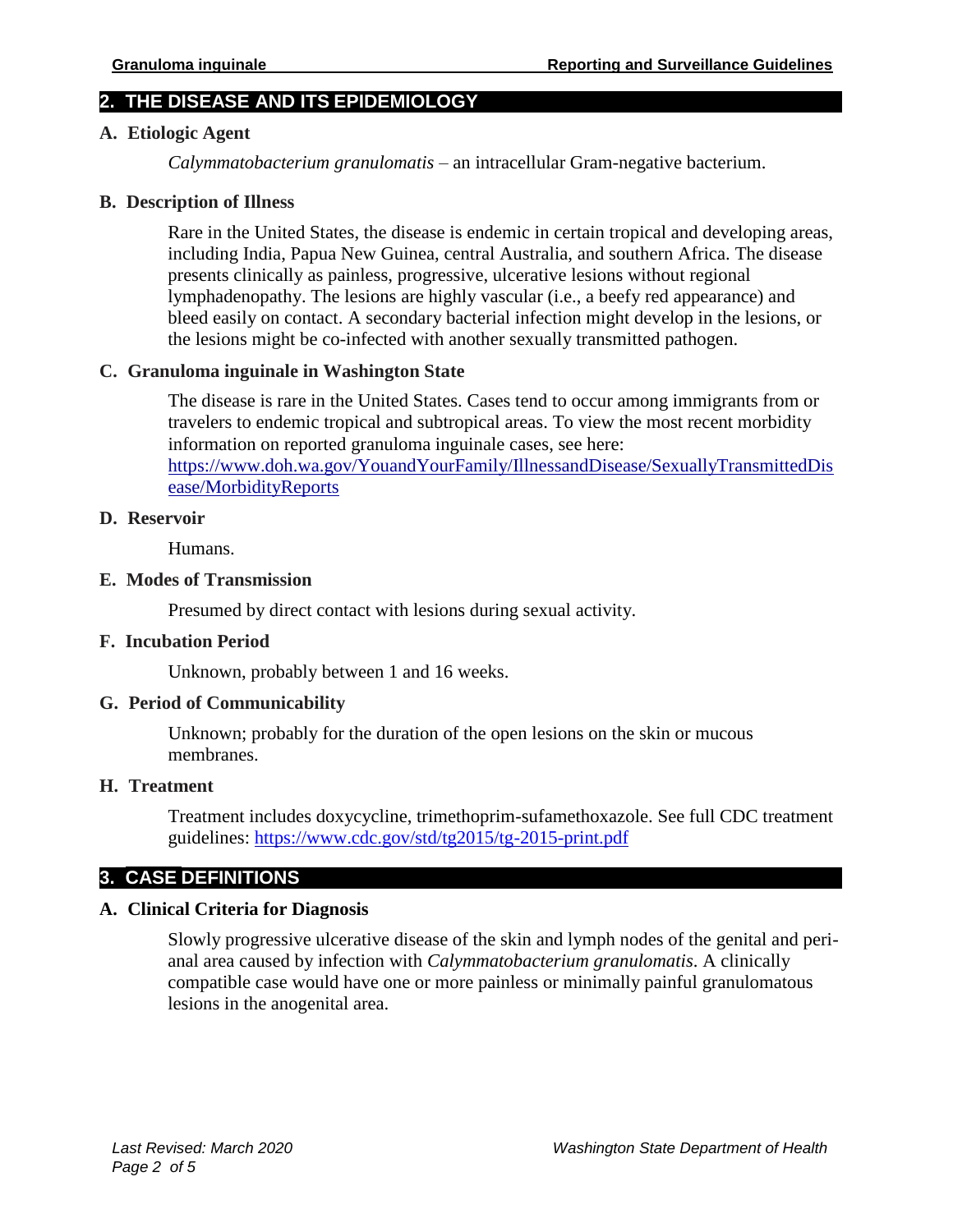## **B. Laboratory Criteria for Diagnosis**

The causative organism cannot be cultured on standard microbiologic media. Diagnosis requires visualization of dark-staining intracytoplasmic Donovan bodies on Wright or Giemsa-stained smears or biopsies of granulation tissue.

## **C. Case Definition**

Confirmed: a clinically compatible case that is laboratory confirmed.

# **4. DIAGNOSIS AND LABORATORY SERVICES**

## **A. Diagnosis**

The lesions are highly vascular (beefy red appearance) and bleed easily on contact. However, the clinical presentation can also include hypertrophic, necrotic, or sclerotic variants. The causative organism is difficult to culture, and diagnosis requires visualization of dark-staining Donovan bodies on tissue crush preparation of biopsy.

## **B. Tests Available at PHL**

Not available.

# **C. Criteria for Testing at PHL**

Not applicable.

## **D. Specimen Transport**

Not applicable.

# **5. ROUTINE CASE INVESTIGATION**

## **A. Evaluate the Diagnosis**

Confirm diagnostic and laboratory results as described in Section 4 above. This is a rare disease in the US.

# **B. Identify Source of Infection**

Persons who have had sexual contact with a patient who has granuloma inguinale within the sixty (60) days before onset of the patient's symptoms should be examined and offered therapy. However, the value of preventive therapy in the absence of clinical signs and symptoms has not been established.

## **C. Managing Potentially Exposed Persons**

Persons who have had sexual contact with a patient who has granuloma inguinale following the onset of the patient's symptoms should be examined and offered therapy. However, the value of preventive therapy in the absence of clinical signs and symptoms has not been established. Exposed persons should also be offered testing for HIV and other sexually transmitted infections when they are evaluated for exposure to granuloma inguinale.

## **D. Environmental Evaluation**

None applicable.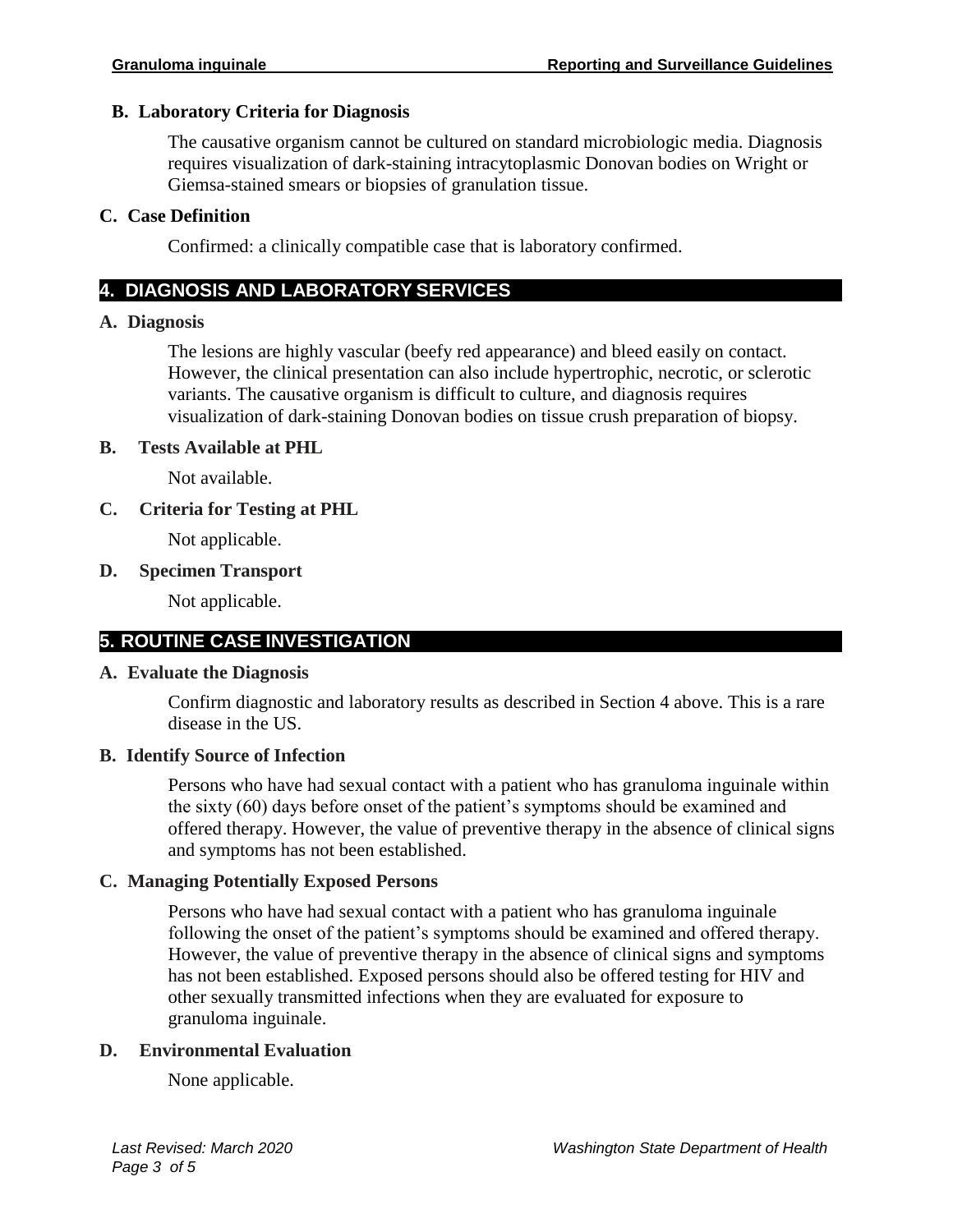# **6. CONTROLLING FURTHER SPREAD**

#### **A. Infection Control Recommendations**

1. Health care setting

Standard Precautions are a set of protocols designed to reduce the risk of (or prevent) transmission of pathogens. Standard precautions synthesize the major features of Universal (Blood and Body Fluid) Precautions (designed to reduce the risk of transmission of blood borne pathogens) and Body Substance Isolation (designed to reduce the risk of transmission of pathogens from moist body substances). Under standard precautions blood, all body fluids, and all body substances of patients are considered potentially infectious (CDC, 1997).

For more information, see CDC Program Guidelines: [http://www.cdc.gov/std/program/med&lab.pdf](http://www.cdc.gov/std/program/med%26lab.pdf)

2. General

When used consistently and correctly, condoms are effective in preventing the sexual transmission of STDs.

#### **B. Case Management**

See routine case investigation in Section 5 above.

#### **C. Contact Management**

Examination of sexual partners should occur within 60 days before onset of patient's symptoms.

#### **D. Environmental Measures**

None applicable.

# **7. MANAGING SPECIAL SITUATIONS**

**8.** Call the DOH Infectious Disease Mainline for special situations (360-236-3444), or reach out to your regional Infectious Disease Field Services point of contact: [https://www.doh.wa.gov/AboutUs/ProgramsandServices/DiseaseControlandHealthStatistics/In](https://www.doh.wa.gov/AboutUs/ProgramsandServices/DiseaseControlandHealthStatistics/InfectiousDisease/SexuallyTransmittedDiseaseStaff) [fectiousDisease/SexuallyTransmittedDiseaseStaff](https://www.doh.wa.gov/AboutUs/ProgramsandServices/DiseaseControlandHealthStatistics/InfectiousDisease/SexuallyTransmittedDiseaseStaff)

# **9. ROUTINE PREVENTION**

#### **A. Vaccine Recommendations**

No vaccine currently exists for granuloma inguinale.

#### **B. Prevention Recommendations**

Key individual STD prevention messages include:

#### **Abstinence**

Abstain from sex (do not have oral, anal, or vaginal sex) until you are in a relationship with only one person, are having sex with only each other, and each of you knows the other's STD, including HIV, status.